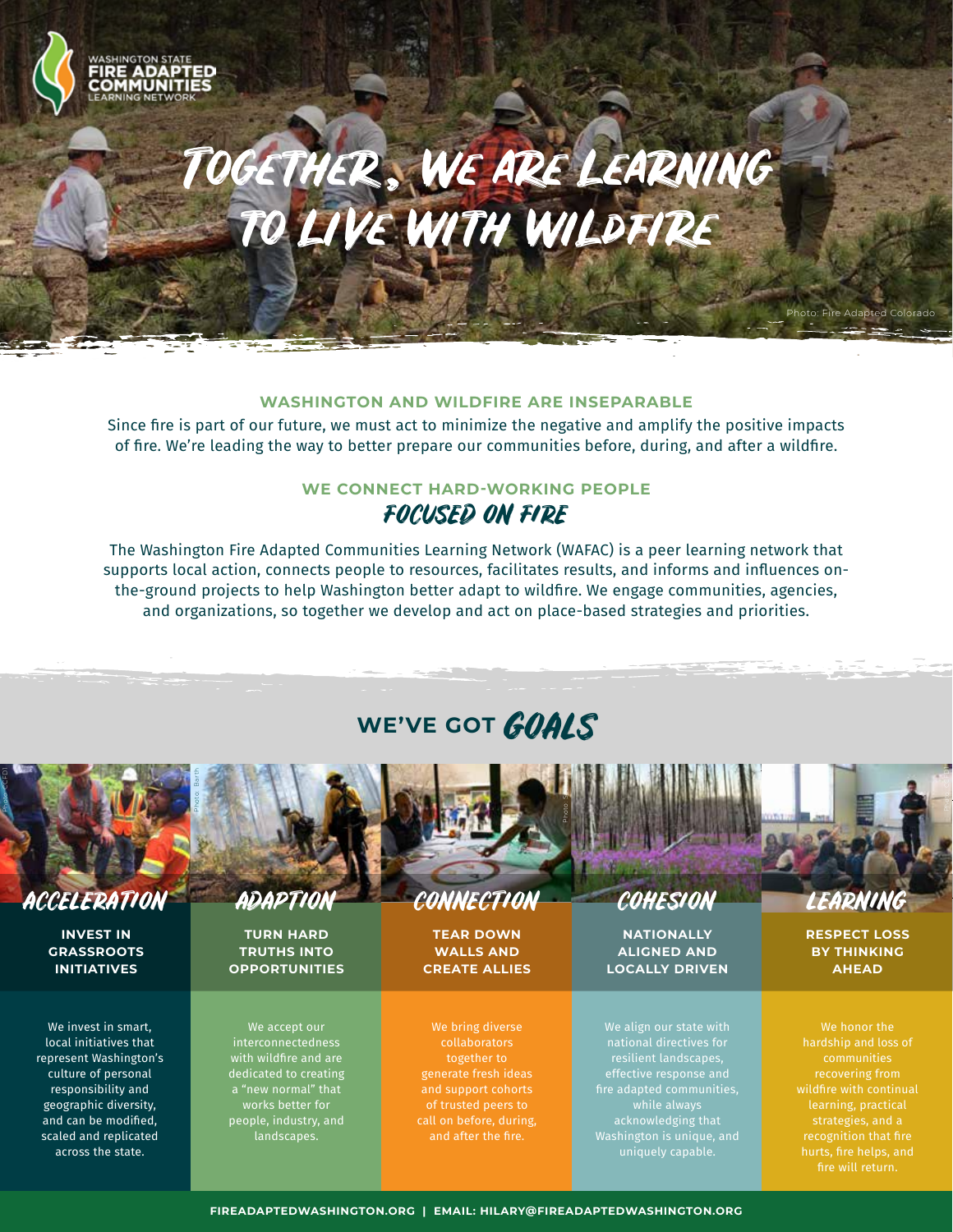## Our Network **MEMBERS**



We facilitate learning and provide a means to invest resources in communities around Washington that are working to live better with wildfire.

Our Network members develop innovative solutions, work with local partners, engage with other member communities, and increase local capacity to enhance community resilience.



#### **WILDFIRE IMPACTS ALL OF US** WE MUST WORK TOGETHER

**DONORS |** Your giving gives Washington the opportunity to build more resilient communities. Get in touch to learn how your contributions support local community resilience and landscape restoration.

**STATE AGENCIES | Our Network Members put your priorities and strategies to work.** Partner with us to enhance wildfire response efforts and accelerate fire adaption statewide.

**NATIONAL AGENCIES |** We invest in change in Washington by aligning your strategies to on-the-ground work and community priorities. Connect with us to support national efforts where they touch down  $-$  in our communities.

**OUR WASHINGTON COMMUNITIES |** Whether you're a Network Member or not, there's always more work to do. Sign up for our newsletter for the latest ideas, tools, and resources.

**COMMUNITY ORGANIZATIONS AND COALITIONS |** As a partner, you will help us strengthen our ability to better prepare our communities before, during, and after wildfire. Let's work together.

## OUR PARTNERS AND FUNDERS

With gratitude and appreciation, the Washington Fire Adapted Communities Learning Network is supported by:

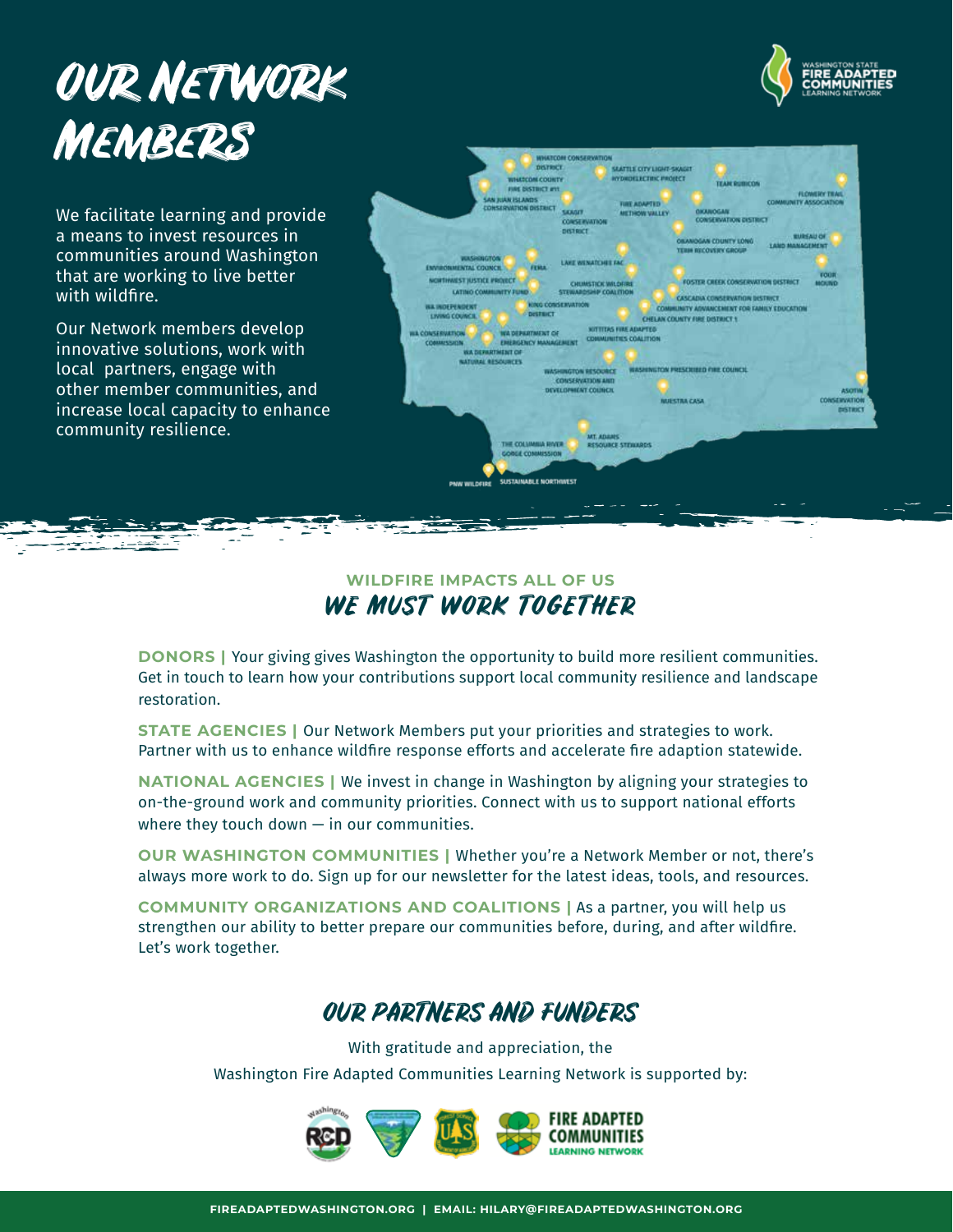# JUNTOS, ESTAMOS APRENDIENDO A VIVIR CON LOS INCENDIOS FORESTALES

#### **WASHINGTON Y LOS INCENDIOS FORESTALES SON INSEPARABLES**

Estamos liderando el camino para preparar a nuestras comunidades antes, durante y después de un incendio forestal.

#### **CONECTAMOS PERSONAS QUE TRABAJAN DURO Y QUE ESTÁN** ENFOCADAS EN TEMAS DE INCENDIOS

La red de Aprendizaje de Comunidades Adaptadas al Fuego (WAFAC) es una red de miembros que apoya la acción local, conecta a las personas con recursos, facilita resultados, e informa y apoya proyectos locales que ayudan a Washington a adaptarse mejor a los incendios forestales. Involucramos a las comunidades, agencias y organizaciones, para que juntos desarrollemos y actuemos sobre estrategias y prioridades basadas en lugares específicos.

## **NOSOTROS TENEMOS** METAS



ADA

**INVERTIR EN INICIATIVAS COMUNITARIAS**

Invertimos en iniciativas locales inteligentes que representan la cultura de responsabilidad personal y diversidad geográfica de Washington, y que pueden modificarse, crecer y reproducirse en todo el estado.

**CONVERTIR VERDADES FUERTES EN OPORTUNIDADES**

> Aceptamos nuestra interconexión con los y estamos dedicados a crear una "nueva normalidad" que funcione mejor para la gente, la industria y el medio ambiente.

**DERRIBAR MUROS Y CONSTRUIR ALIADOS**

Traemos diversos colaboradores para generar nuevas ideas, y un grupo de aliados confiar antes, durante y después de un fuego.

**ALINEADOS A NIVEL NACIONAL, MOTIVADOS A NIVEL LOCAL**

Alineamos nuestro estado efectivas, y comunidades adaptadas al fuego, Washington es único, y excepcionalmente capaz.

Photo: Fire Adapted Colorado

**RESPETAR LA PERDIDA, PENSANDO EN EL FUTURO**

Honramos las dificultades recuperan de los incendios forestales con un aprendizaje continuo, estrategias prácticas y un reconocimiento de que el fuego duele, el fuego ayuda y el fuego regresará.